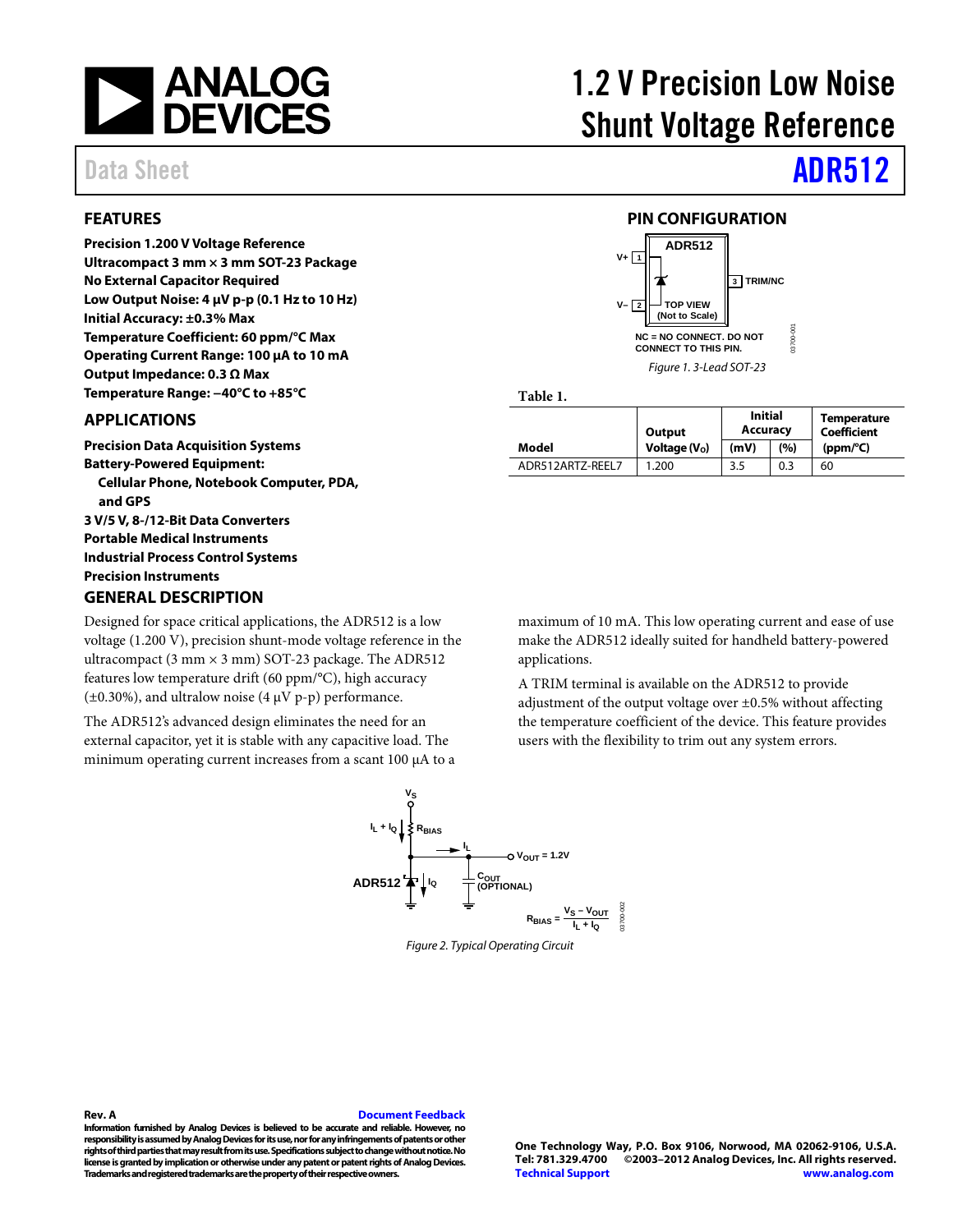## **TABLE OF CONTENTS**

## <span id="page-1-0"></span>**REVISION HISTORY**

### $11/12$ –Rev. 0 to Rev. A

| Using the ADR512 with Precision Data Converters 8 |  |
|---------------------------------------------------|--|
|                                                   |  |
|                                                   |  |
|                                                   |  |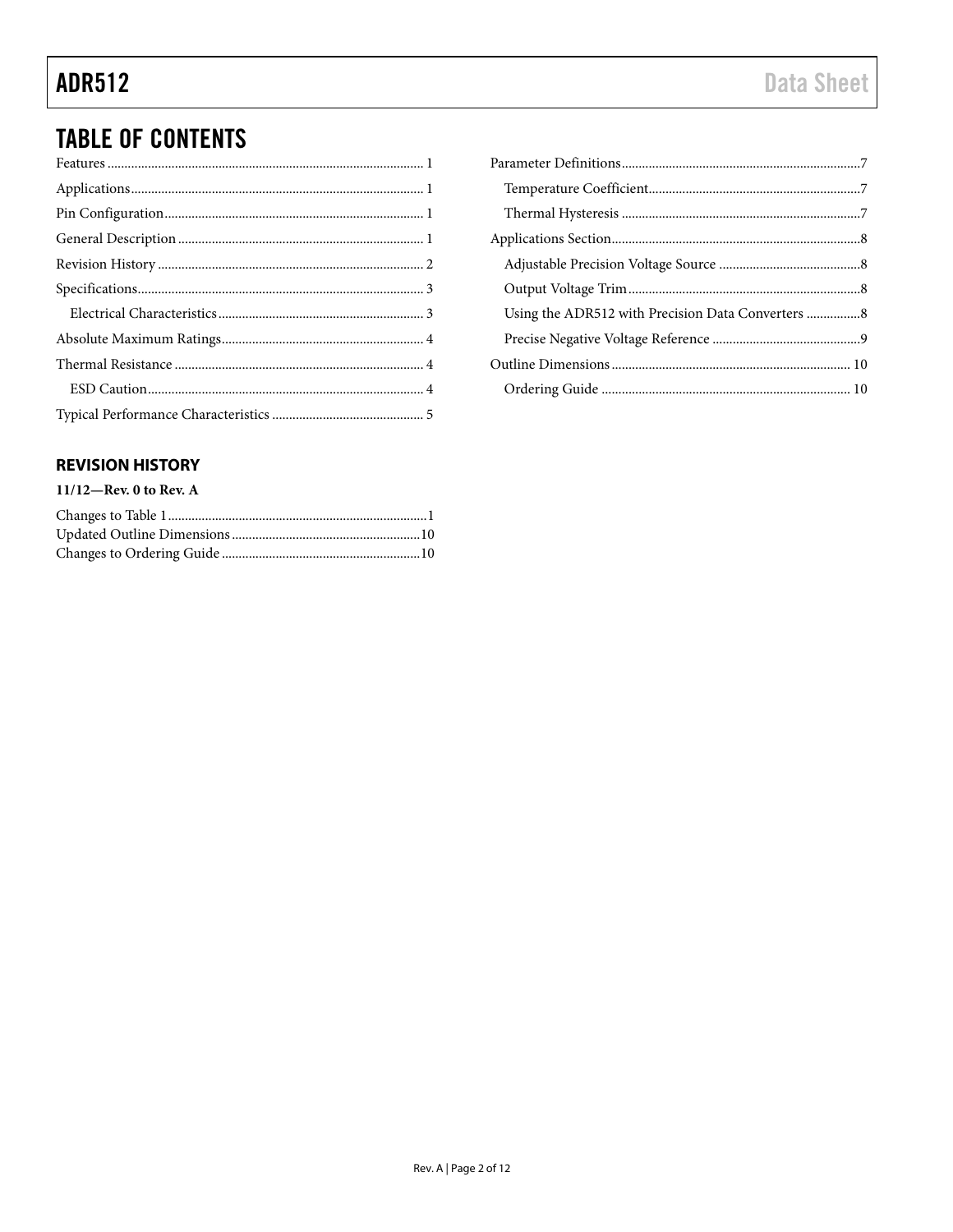## <span id="page-2-0"></span>**SPECIFICATIONS**

## <span id="page-2-1"></span>**ELECTRICAL CHARACTERISTICS**

 $I_{\rm IN}$  = 100  $\upmu\text{A}$  to 10 mA @ T $_{\rm A}$  = 25°C, unless otherwise noted.

## **Table 2.**

| <b>Parameter</b>                          | Symbol                    | <b>Test Conditions / Comments</b>                  | Min    | Typ | Max    | <b>Unit</b> |
|-------------------------------------------|---------------------------|----------------------------------------------------|--------|-----|--------|-------------|
| Output Voltage <sup>1</sup>               | $V_{\Omega}$              |                                                    | 1.1965 | 1.2 | 1.2035 | ۷           |
| <b>Initial Accuracy</b>                   | <b>VOERR</b>              |                                                    | $-3.5$ |     | $+3.5$ | mV          |
|                                           | T <sub>OERR%</sub>        |                                                    | $-0.3$ |     | $+0.3$ | $\%$        |
| Temperature Coefficient A Grade           | <b>TCV</b> <sub>0</sub>   | $-40^{\circ}$ C < T <sub>A</sub> < $+85^{\circ}$ C |        |     | 60     | ppm/°C      |
| Output Voltage Change vs. I <sub>IN</sub> | $\Delta V_{\rm R}$        | $I_{IN}$ = 0.1 mA to 10 mA                         |        |     |        | mV          |
| Dynamic Output Impedence                  | $(\Delta V_R/\Delta I_R)$ | $I_{IN}$ = 1 mA $\pm$ 100 $\mu$ A                  |        |     | 0.3    | Ω           |
| Minimum Operating Current                 | <b>I</b> IN               | $-40^{\circ}$ C < T <sub>A</sub> < $+85^{\circ}$ C | 100    |     |        | μA          |
| <b>Voltage Noise</b>                      | $PN$ p-p                  | $f = 0.1$ Hz to 10 Hz                              |        | 4   |        | $\mu V$ p-p |
| Turn-On Settling Time <sup>2</sup>        | t <sub>R</sub>            | To within 0.1% of Output                           |        | 10  |        | μs          |
| <b>Output Voltage Hysteresis</b>          | V <sub>O</sub> HYS        |                                                    |        | 50  |        | ppm         |

<sup>1</sup> The forward diode voltage characteristic at −1 mA is typically 0.65 V.

<sup>2</sup> Measured without a load capacitor.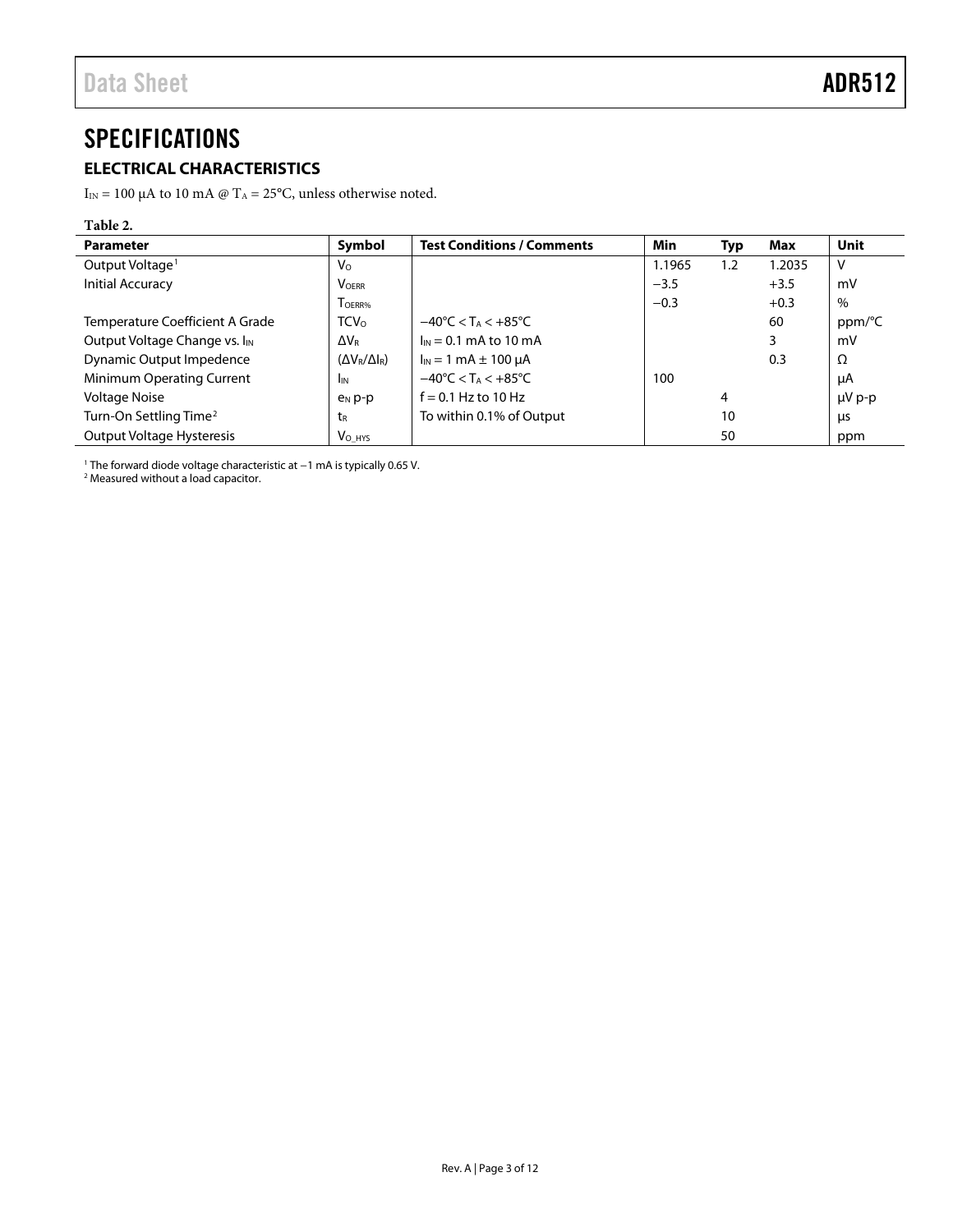## <span id="page-3-0"></span>ABSOLUTE MAXIMUM RATINGS

### **Table 3.**

| <b>Parameter</b>                           | Rating                               |  |  |
|--------------------------------------------|--------------------------------------|--|--|
| <b>Reverse Current</b>                     | $25 \text{ mA}$                      |  |  |
| <b>Forward Current</b>                     | $20 \text{ mA}$                      |  |  |
| Storage Temperature Range                  |                                      |  |  |
| RT Package                                 | $-65^{\circ}$ C to +150 $^{\circ}$ C |  |  |
| <b>Operating Temperature Range</b>         | $-40^{\circ}$ C to $+85^{\circ}$ C   |  |  |
| Junction Temperature Range                 |                                      |  |  |
| <b>RT Package</b>                          | $-65^{\circ}$ C to $+150^{\circ}$ C  |  |  |
| Lead Temperature Range (Soldering, 60 Sec) | 300 $\degree$ C                      |  |  |

<span id="page-3-4"></span><span id="page-3-3"></span>Stresses above those listed under Absolute Maximum Ratings may cause permanent damage to the device. This is a stress rating only; functional operation of the device at these or any other conditions above those indicated in the operational section of this specification is not implied. Exposure to absolute maximum rating conditions for extended periods may affect device reliability.

## <span id="page-3-1"></span>**THERMAL RESISTANCE**

 $\theta_{JA}$  is specified for the worst-case conditions, that is, a device soldered in a circuit board for surface-mount packages.

### **Table 4. Thermal Resistance**

| Package Type <sup>1</sup> | Λ   | UJC |    |
|---------------------------|-----|-----|----|
| 3-SOT-23 (RT)             | 230 | 46  | 'W |

<sup>1</sup>Package power dissipation = (T<sub>JMAX</sub> - T<sub>A</sub>)/θ<sub>JA</sub>.

<sup>2</sup>θ<sub>JA</sub> is specified for worst-case conditions, i.e., θ<sub>JA</sub> is specified for device soldered.

### <span id="page-3-2"></span>**ESD CAUTION**



ESD (electrostatic discharge) sensitive device. Charged devices and circuit boards can discharge without detection. Although this product features patented or proprietary protection circuitry, damage may occur on devices subjected to high energy ESD. Therefore, proper ESD precautions should be taken to avoid performance degradation or loss of functionality.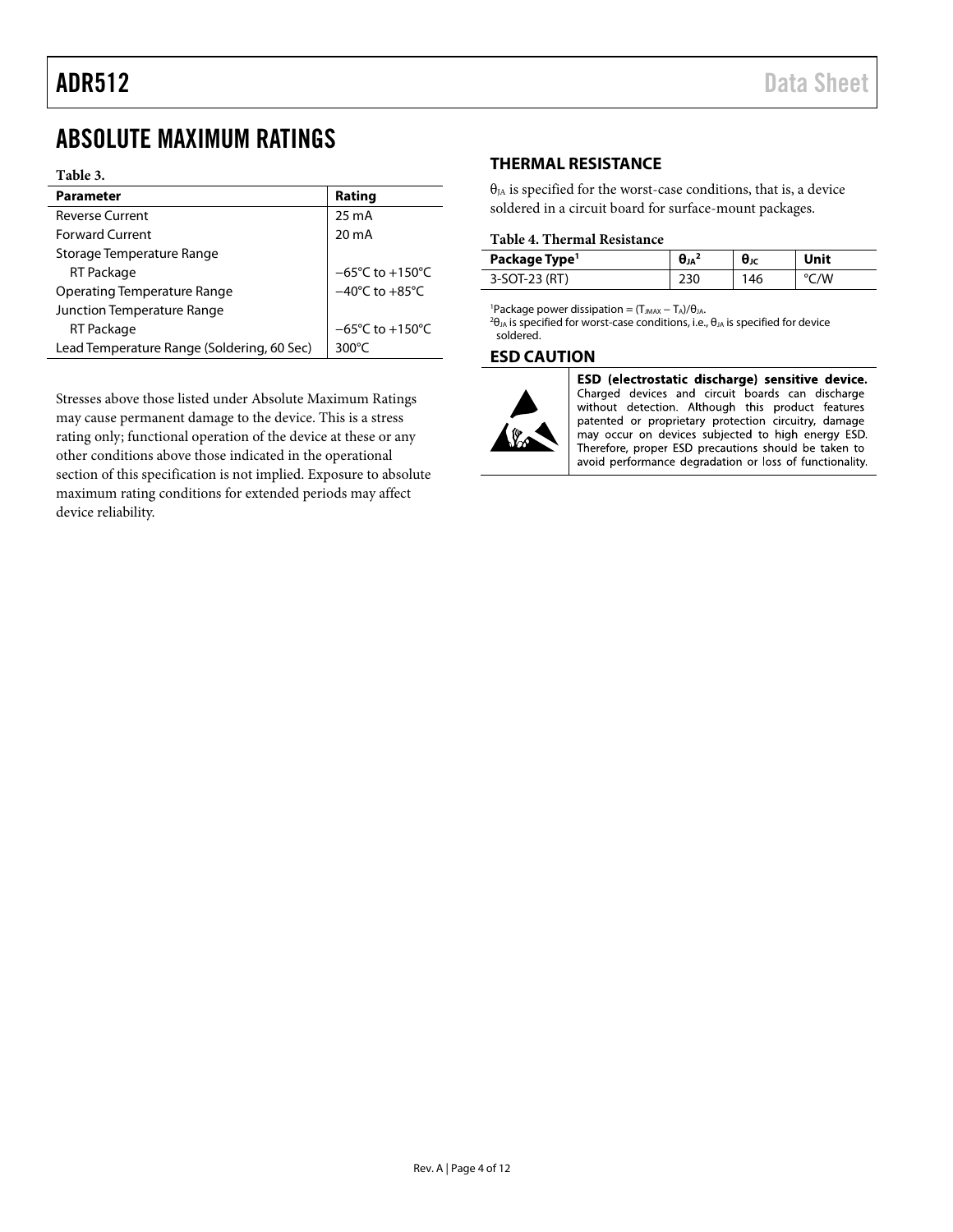<span id="page-4-0"></span>

### *Figure 5. Turn On Time with 1 μF Input Capacitor*

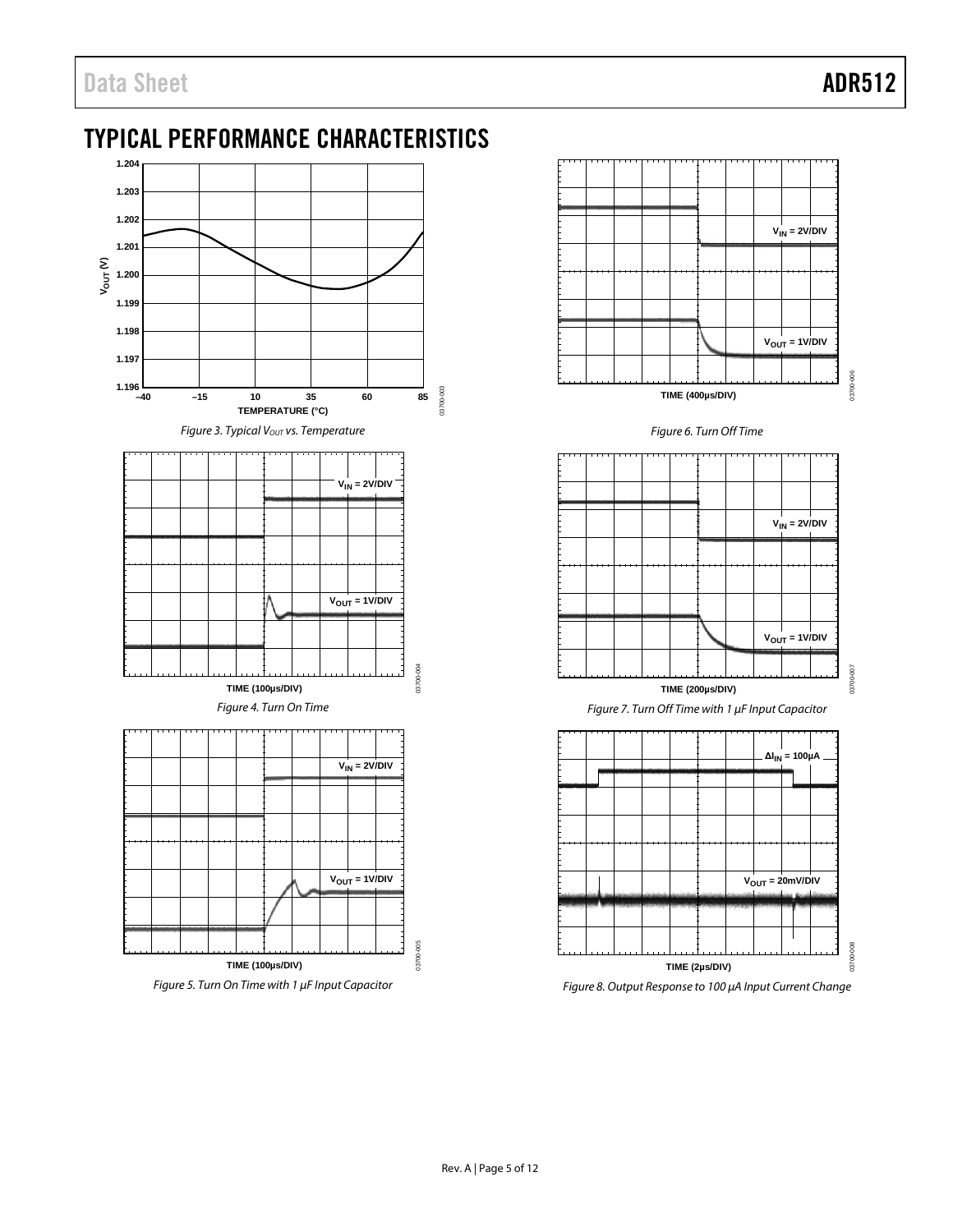



*Figure 9. Output Response to 100 μA Input Current Change With 1 μF Capacitor*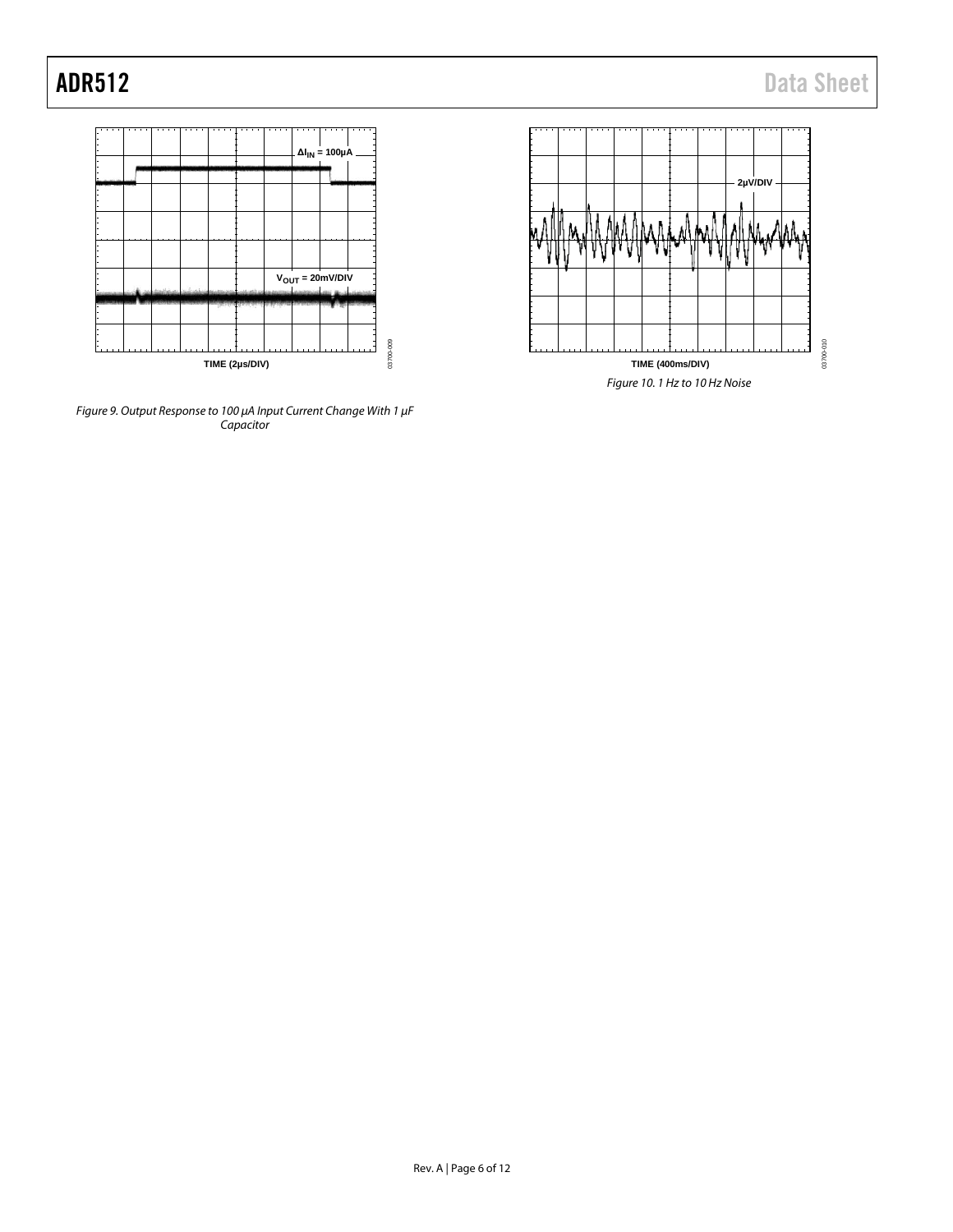## <span id="page-6-1"></span><span id="page-6-0"></span>PARAMETER DEFINITIONS **TEMPERATURE COEFFICIENT**

This is the change of output voltage with respect to operating temperature changes, normalized by the output voltage at 25°C. This parameter is expressed in ppm/°C and can be determined with the following equation:

$$
TCV_0 \left[ \frac{ppm}{\circ C} \right] = \frac{V_0 (T_2) - V_0 (T_1)}{V_0 (25^\circ C) \times (T_2 - T_1)} \times 10^6 \tag{1}
$$

where:

 $V_0(25^{\circ}C) = V_0$  at 25 $^{\circ}C$  $V<sub>O</sub>(T<sub>I</sub>) = V<sub>O</sub>$  at Temperature 1

 $V<sub>O</sub>(T<sub>2</sub>) = V<sub>O</sub>$  at Temperature 2

## <span id="page-6-2"></span>**THERMAL HYSTERESIS**

Thermal hysteresis is defined as the change of output voltage after the device is cycled through the temperature from +25°C to −40°C to +85°C and back to +25°C. This is a typical value from a sample of parts put through such a cycle.

$$
V_{O_{\text{HYS}}} = V_O (25^{\circ}C) - V_{O_{\text{TC}}}
$$
  
\n
$$
V_{O_{\text{HYS}}}[ppm] = \frac{V_O (25^{\circ}C) - V_{O_{\text{TC}}}}{V_O (25^{\circ}C)} \times 10^6
$$
 (2)

where:

 $V_0(25^{\circ}\text{C}) = V_0$  at 25<sup>o</sup>C

*VO\_TC* = *VO* at 25°C after temperature cycle at +25°C to −40°C to +85°C and back to +25°C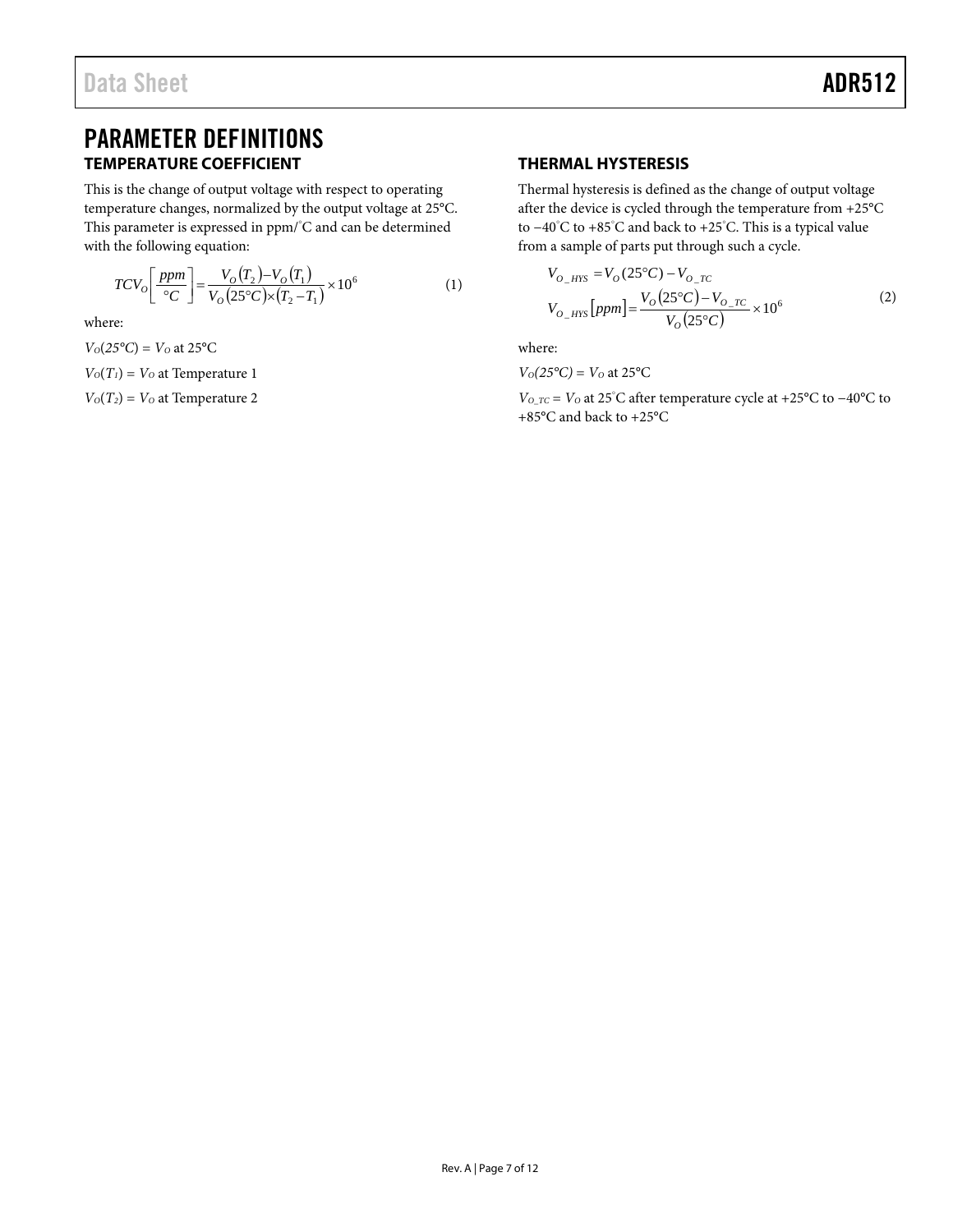## <span id="page-7-0"></span>APPLICATIONS SECTION

The ADR512 is a 1.2 V precision shunt voltage reference. It is designed to operate without an external output capacitor between the positive and negative terminals for stability. An external capacitor can be used for additional filtering of the supply.

As with all shunt voltage references, an external bias resistor (RBIAS) is required between the supply voltage and the ADR512 (see [Figure 2\)](#page-0-4).  $R<sub>BIAS</sub>$  sets the current that is required to pass through the load  $(I_L)$  and the ADR512  $(I_Q)$ . The load and the supply voltage can vary, thus RBIAS is chosen based on

- RBIAS must be small enough to supply the minimum  $I_Q$ current to the ADR512 even when the supply voltage is at its minimum and the load current is at its maximum value.
- RBIAS also needs to be large enough so that IQ does not exceed 10 mA when the supply voltage is at its maximum and the load current is at its minimum.

Given these conditions, R<sub>BIAS</sub> is determined by the supply voltage  $(V<sub>s</sub>)$ , the load and operating current  $(I<sub>L</sub>$  and  $I<sub>Q</sub>)$  of the ADR512, and the ADR512's output voltage.

$$
R_{BIAS} = (V_S - V_{OUT})/(I_L + I_Q) \tag{3}
$$

## <span id="page-7-1"></span>**ADJUSTABLE PRECISION VOLTAGE SOURCE**

The ADR512, combined with a precision low input bias op amp such as the AD8610, can be used to output a precise adjustable voltage[. Figure 11](#page-7-4) illustrates the implementation of this application using the ADR512.

The output of the op amp,  $V_{\text{OUT}}$ , is determined by the gain of the circuit, which is completely dependent on resistors R2 and R1.

$$
V_{OUT} = 1 + \frac{R2}{R1}
$$
\n<sup>(4)</sup>

An additional capacitor in parallel with R2 can be added to filter out high frequency noise. The value of C2 is dependent on the value of R2.



<span id="page-7-4"></span><span id="page-7-2"></span>*Figure 11. Adjustable Precision Voltage Source*

## **OUTPUT VOLTAGE TRIM**

Using a mechanical or digital potentiometer, the output voltage of the ADR512 can be trimmed ±0.5%. The circuit i[n Figure 12](#page-7-5) illustrates how the output voltage can be trimmed, using a 10 k $\Omega$ potentiometer.



## <span id="page-7-5"></span><span id="page-7-3"></span>**USING THE ADR512 WITH PRECISION DATA CONVERTERS**

The compact ADR512 package and the device's low minimum operating current requirement make it ideal for use in battery powered portable instruments, such as the AD7533 CMOS multiplying DAC, that use precision data converters.

[Figure 13](#page-7-6) shows the ADR512 serving as an external reference to the AD7533, a CMOS multiplying DAC. Such a DAC requires a negative voltage input in order to provide a positive output range. In this application, the ADR512 is supplying a −1.2 V reference to the REF input of the AD7533.



<span id="page-7-6"></span>*Figure 13. ADR512 as a Reference for a 10-Bit CMOS DAC (AD7533)*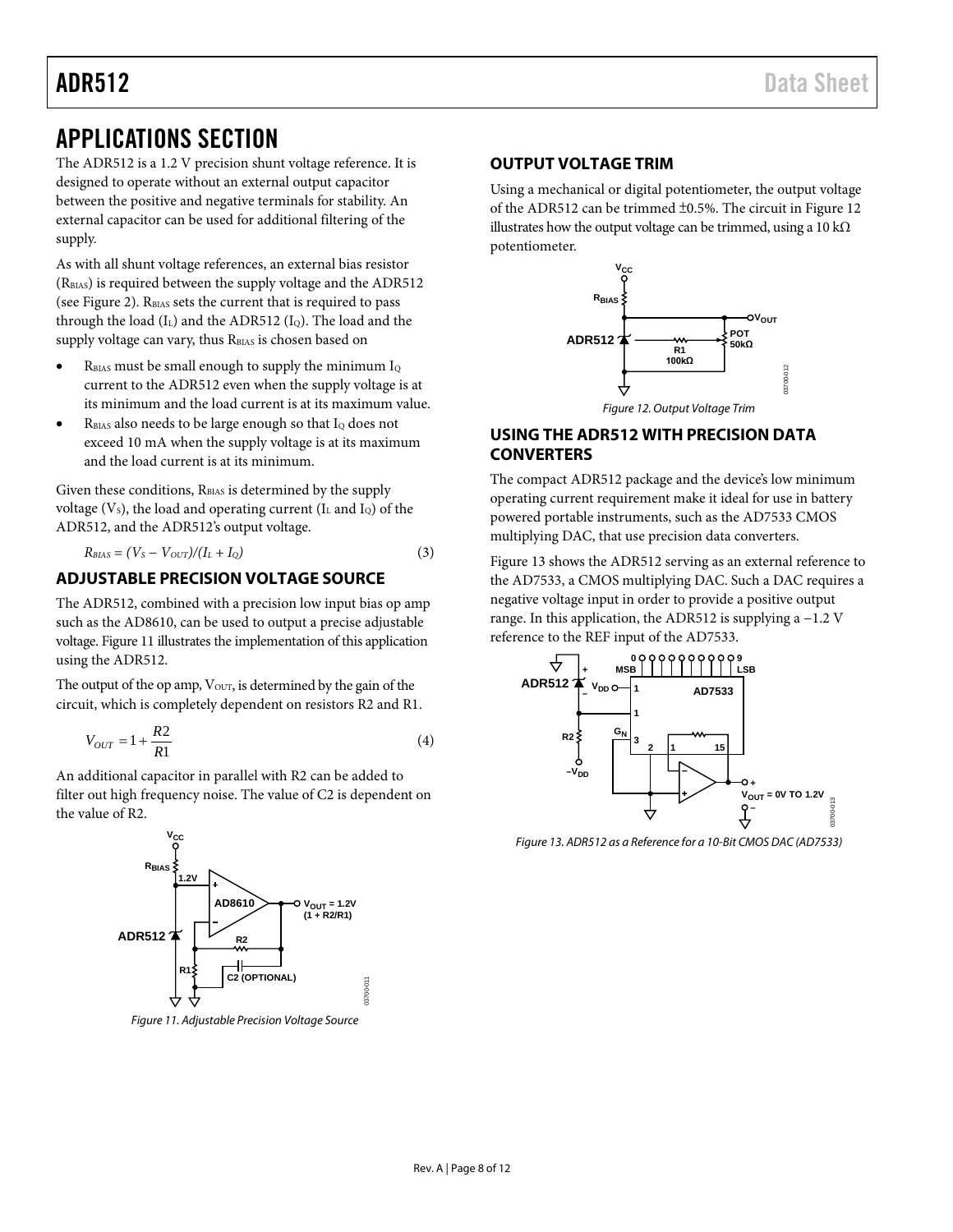## <span id="page-8-0"></span>**PRECISE NEGATIVE VOLTAGE REFERENCE**

The ADR512 is suitable for use in applications where a precise negative voltage reference is desired, including the application detailed in [Figure 13.](#page-7-6)

[Figure 14](#page-8-1) shows the ADR512 configured to provide a −1.2 V output.



*Figure 14. Precise −1.2 V Reference Configuration*

<span id="page-8-1"></span>Since the ADR512 characteristics resemble those of a Zener diode, the cathode shown in [Figure 14](#page-8-1) will be 1.2 V higher with respect to the anode (V+ with respect to V− on the ADR512

package). Since the cathode of the ADR512 is tied to ground, the anode must be −1.2 V.

R1 i[n Figure 14](#page-8-1) should be chosen so that 100 μA to 10 mA is provided to properly bias the ADR512.

$$
R1 = \frac{V_{DD}}{I} \tag{5}
$$

The resistor R1 should be chosen so that power dissipation is at a minimum. An ideal resistor value can be determined through manipulation of Equation 5.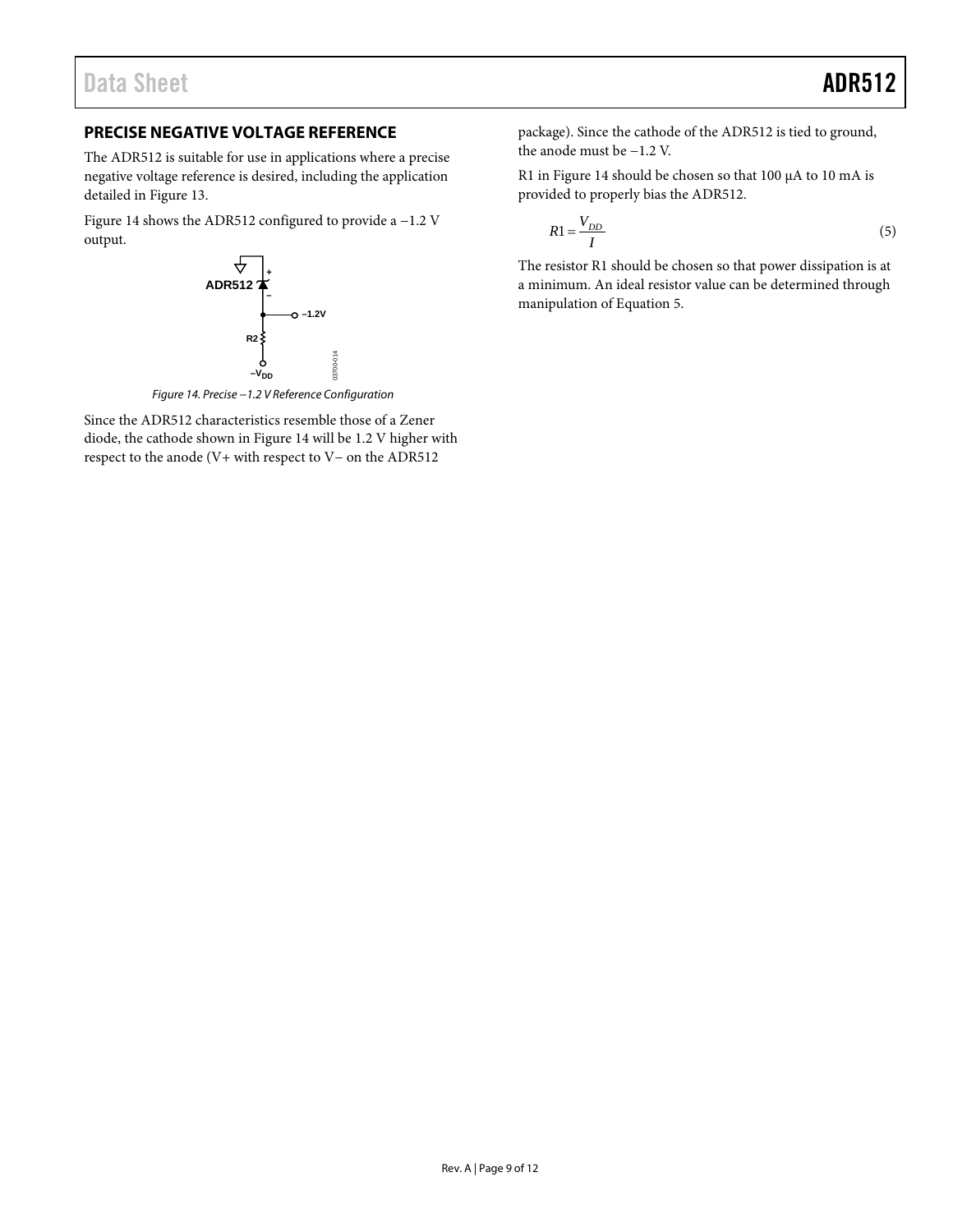## <span id="page-9-0"></span>OUTLINE DIMENSIONS



**COMPLIANT TO JEDEC STANDARDS TO-236-AB**

*Figure 15. 3-Lead Small Outline Transistor Package [SOT-23]*

*(RT-3) Dimensions shown in millimeters*

## <span id="page-9-1"></span>**ORDERING GUIDE**

|                  |                       | <b>Initial Accuracy</b> |     |                            |                    |         |                  |                           |                                    |
|------------------|-----------------------|-------------------------|-----|----------------------------|--------------------|---------|------------------|---------------------------|------------------------------------|
|                  | <b>Output Voltage</b> |                         |     | Temperature<br>Coefficient | Package            | Package |                  | <b>Number</b><br>of Parts | Temperature                        |
| Model            | (V <sub>o</sub> )     | (mV)                    | (%) | (ppm/°C)                   | <b>Description</b> | Option  | <b>Branding</b>  | per Reel                  | Range                              |
| ADR512ARTZ-REEL7 | ے.                    | 3.5                     | 0.3 | 60                         | 3-Lead SOT-23      | $RT-3$  | R <sub>1</sub> R | 3,000                     | $-40^{\circ}$ C to $+85^{\circ}$ C |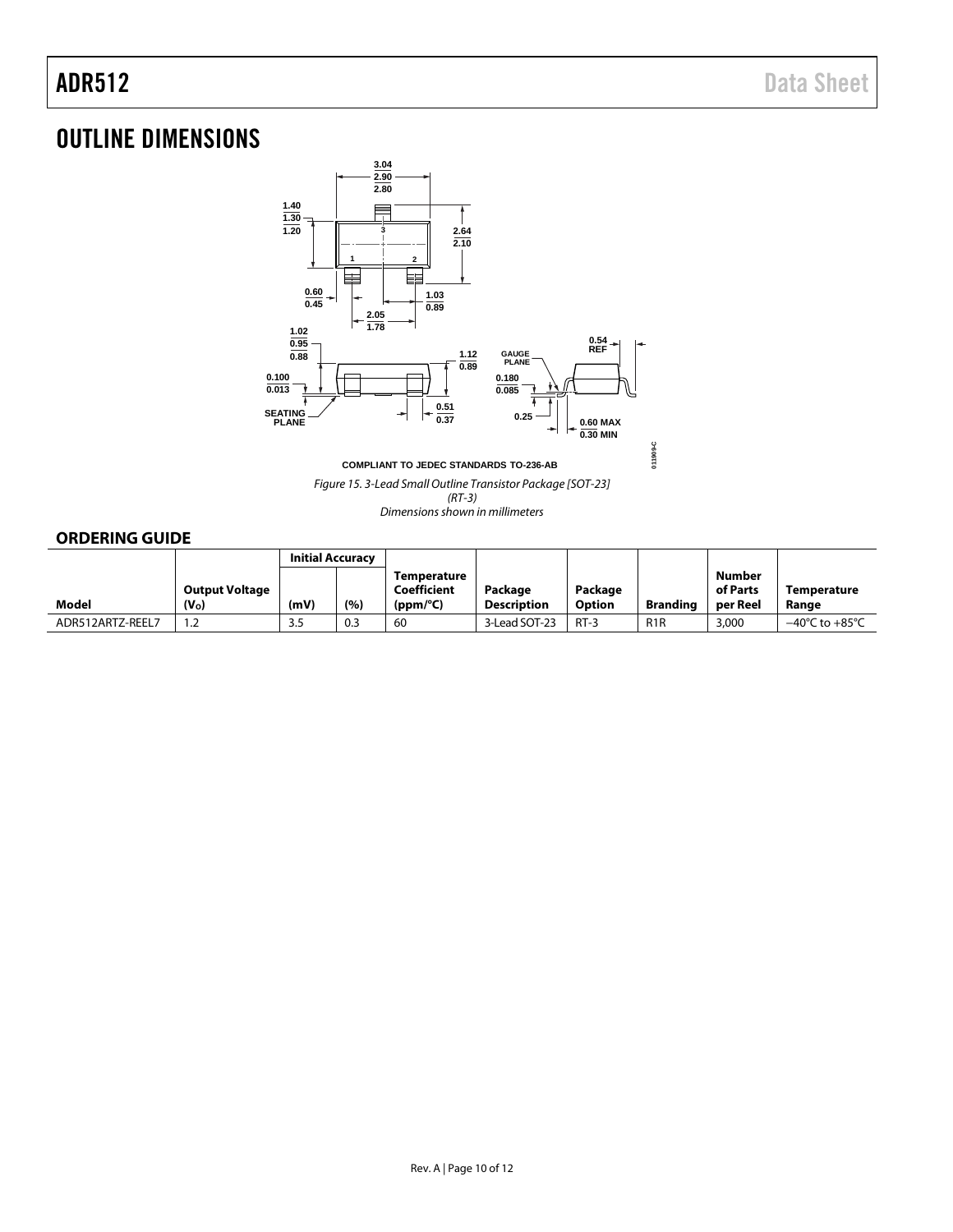## **NOTES**